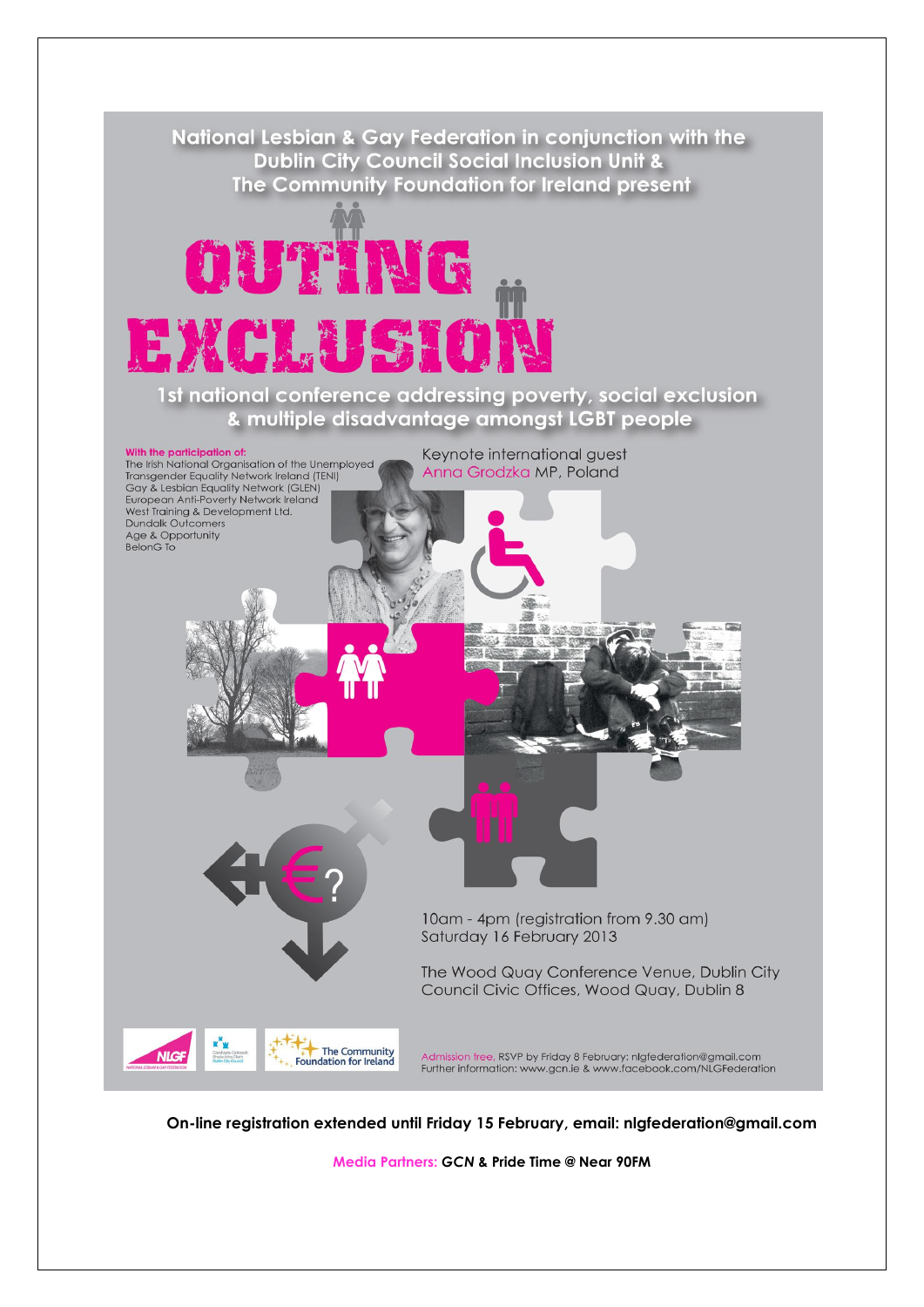

# **1 st national conference addressing poverty, social exclusion & multiple disadvantage amongst LGBT people**

## 10.00-10.15 **Welcome: Ailbhe Smyth, Chair NLGF**

Ailbhe Smyth is Chair of the NLGF, and has been active in lesbian and gay, feminist, and radical politics since the 1970s. She is co-convenor of Feminist Open Forum and serves on the board of MarriagEquality and the ERA (Equality and Rights Alliance) and is a national Steering Group member of the People Before Profit Alliance. A senior academic at UCD for many years, Ailbhe co-founded the Women's Education, Research and Resource Centre (WERRC) and was centre Director for over 15 years. She initiated the annual 'Lesbian Lives' conference at UCD, and introduced and supported the development of Queer Studies. She has published widely in Ireland and internationally on issues in Irish and Women's Studies. She has served on a range of state and semi-state bodies, including the Higher Education Authority and the National Library. Ailbhe now works as a consultant, researcher and educator in the NGO and community sectors.

## 10.15 to 10.45 **Headline International Speaker: Anna Grodzka MP, Poland**

Anna Grodzka is a Polish MP and transgender rights and LGBT campaigner. In 2008 she established 'Tranz-fuzja', the NGO which advocates on behalf of transgendered people in Poland. In 2011, Anna was elected to the Polish Parliament as part of the liberal and anti-clerical Palikot's movement. She is currently the only transgendered MP in the world. The Guardian recently included her on the list of the 100 most influential LGBT people in the world.

#### **Input: Tackling social exclusion by reasserting the importance of human need in politics**

Anna will propose that we have an imperative to tackle social exclusion not only in the LGBT community but in wider society as a whole. Exclusion is a result of regressive, conservative ideologies that devalue human dignity and that must be challenged by advocates of equality. The economic crisis and the associated policies of entrenched austerity are a result of a form of politics that serves the needs of corporations and economic oligarchies. This type of politics has exacerbated poverty by making the rich, richer and the poor, poorer. The current capitalist economic model is in need of significant reform in order to heal European society and meet the needs of ordinary people. Anna will emphasise that the politics exists to serve human need and to advance the human rights and the well-being of ordinary people instead of protecting unelected economic elites. To achieve equality, he will suggest we have a duty to challenge both economic and exclusion and also to challenge intolerance of sexual minorities.

### 10.45 to 11.00 **Broden Giambrone, Director, Transgender Equality Network Ireland (TENI)**

Broden has extensive experience working within trans communities in Canada , and has co-founded and served on Steering Committees of voluntary organisations (including [Trans PULSE](http://www.transpulseproject.ca/) and th[e Gay/Bi/Queer Trans Men HIV Prevention](http://www.queertransmen.org/)  [Working Group\)](http://www.queertransmen.org/). His areas of focus include education/training, resource development, knowledge exchange and research. Broden completed a Bachelor's in Sociology and holds a Master's in Public Health (Health Promotion) from the University of Toronto, which focused on Community Development and Policy development in the field of trans health. He has been published in the Journal of Community Psychology, Action Research Journal, BMC Family Practice and the Center for AIDS Prevention Studies.

**Transgender Equality Network Ireland (TENI**) seeks to improve conditions and advance the rights and equality of trans people and their families. Despite significant progress in the past years Ireland remains a place where it is difficult for trans people to lead safe, healthy and integrated lives. Our vision is an Ireland where trans people are understood, accepted and respected, and can participate fully in all aspects of Irish society. TENI is dedicated to ending transphobia, including stigma, discrimination and inequality, and continues in the struggle for social, political and legal recognition of trans people in Ireland.

## **Input: Transgender people & social exclusion**

Transgender people face heightened levels of social exclusion that deny them access to rights and opportunities in Ireland. Despite significant progress in the area of LGB rights, many trans people still exist on the margins of Irish society. Trans people face marginalisation in the form of discrimination and disadvantage, including the lack of access to gender recognition and adequate healthcare services. There is an increased need to highlight these experiences, promote solidarity and encourage positive visibility and representation to ensure that Ireland is an open, inclusive and progressive society.

#### 11.00 to 11.15 **Coffee break**

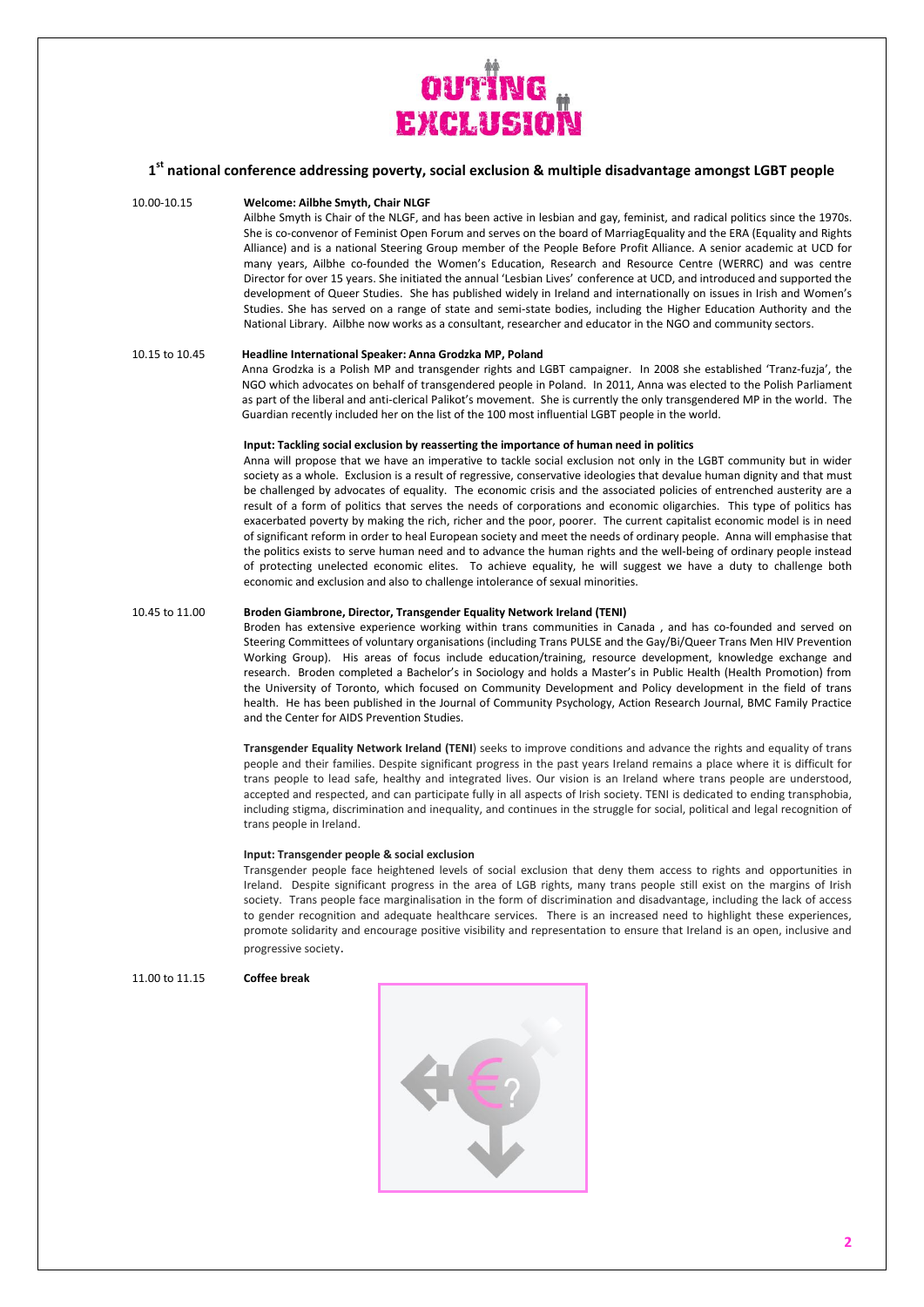

## 11.15 to 13.00 **PANEL 1- LGBT POVERTY & SOCIAL EXCLUSION, EVIDENCE, PERSPECTIVES & SOLUTIONS** Chair: Ailbhe Smyth, NLGF

## 11.15 to 11.30 **Davin Roche, Director of Workplace Diversity & Director of Community Development, GLEN**

Davin is currently leading GLEN's Diversity Champions workplace equality programme. He has worked on a range of LGBT community development and social inclusion policies and programmes with LGBT Diversity, the National Economic and Social Council, the Office for Social Inclusion, Department of Community, Rural and Gaeltacht Affairs and others. Prior to joining GLEN, Davin worked on the development of the national disability advocacy programme with the Citizen's Information Board. He was Community Development Co-ordinator with Bray Partnership, Co-ordinator of the Bray Drugs Task Force and a social worker with Travellers with Fingal County Council. He was a former Vice Chairperson of the Community Workers Co-operative.

**GLEN** is a policy and strategy focused NGO which aims to deliver ambitious and positive change and equality for LGB people in marriage, at home, at school, at work, in service provision and in the wider community**.** GLEN has been instrumental in achieving a wide range of legislation and policy reform, including decriminalisation in 1993, Equality laws in 1998 and 2000 and most recently comprehensive Civil Partnership in 2010. GLEN published the first research on poverty and sexuality in Ireland in 1995 – *Poverty: Lesbians & Gay Men: The Economic & Social Effects of Discrimination.*

#### **Input: Poverty and social exclusion policy in Ireland: Can it deliver for LGBT people?**

Davin will use the Irish poverty and social exclusion policy framework to describe LGBT experiences of poverty and social exclusion. He will describe GLEN's experience of using this framework in working to achieve equality for LGBT people over the last 25 years. He will reflect on some of the challenges in using this approach and opportunities from this and alternative frameworks to achieve LGBT inclusion, and to deliver real progress for LGBT people.

#### 11.30 to 11.45 **Suzy Byrne, Blogger**

Suzy has worked in the area of equality and community development in paid and unpaid roles over the past twenty years and currently works as a senior personal advocate for people with disabilities in Dublin. She was a co-chair of GLEN in the early 1990's during the campaign to decriminalise homosexuality and also chaired the International Lesbian and Gay Youth Organisation. In the late 1990's with other LGBTs with disabilities she worked to increase awareness about the multiple discrimination faced by LGBTs with disabilities with little success. Suzy has blogged about news and current affairs at [Mamanpoulet.com](http://mamanpoulet.com/) since 2006 and has won a number of awards for her work. The blog covers political, equality issues and media analysis. She writes for a number of other blogs and has helped organise live mass participation blogs and social media coverage of events including the debates of Civil Partnership Legislation in both houses of the Oireachtas and Election campaigns since 2007.

#### **Input: Personal reflections on LGBT identity, social exclusion, public policy & community responses**

Suzy will make (deeply) personal observations on community, public policy and private sector responses to sexual orientation, disability and social exclusion in the past twenty years and in particular look at the mainstreaming of LGBT issues and its impact on politics and identity.

## 11.45 to 12.00 **Michael Barron, Executive Director, BeLonG To**

Michael is co-founder and Executive Director of BeLonG To, Ireland's national service for LGBT young people. At BeLonG To he successfully advocated for significant national policy change in the areas of education, suicide prevention and drug and alcohol use. He also directed the development of a national network of services for LGBT young people and specific supports for homeless and refugee LGBT youth. He has published a number of articles on the experiences of LGBT young people and has been centrally involved in producing significant national and international manuals and strategies including UNESCO's 'Education Sector Responses to Homophobic Bullying' and the Department of Education and Skills' 'Action Plan on Bullying'.

**BeLonG To Youth Services** is Ireland's national organisation for Lesbian, Gay, Bisexual & Transgender young people. Set up in 2003, BeLonG To has developed a network of youth groups around Ireland which provides vital support for LGBT young people. The organisation also works with the Department of Education and Skills to combat homophobic and transphobic bullying and make schools a safer place for LGBT young people. This work includes running the annual *Stand Up! Don't Stand for Homophobic Bullying Campaign*, developing curriculum, and training teachers. BeLonG To provides supports and services to LGBT Refugees and Asylum Seekers, homeless young people, and supports IndiviualiTy, Europe's first designated youth group for Transgender young people. For more information please visit [www.belongto.org](http://www.belongto.org/)

## **Input: Neo-liberalism, individualism & its impact on marginalized LGBT young people**

This year BeLonG To celebrates its tenth anniversary. Over the past decade some hugely significant and positive change has happen for the LGBT community. While acknowledging our achievements, in this presentation Michael will reflect on some problematic trends, such as the strong emphasis on the achievement of individual rights within the LGBT community and what that has, or has not, meant for the most marginalized in our community. This emphasis is not unique to the LGBT Community, or Ireland, and is reflective of a broader neo-liberal agenda which preferences the rights of the privileged individual over those of disadvantaged communities. He will flesh out some of these issues through speaking to the realities faced by many LGBT young people, who are often positioned at complex intersections of identity, disadvantage, poverty, violence and immobility.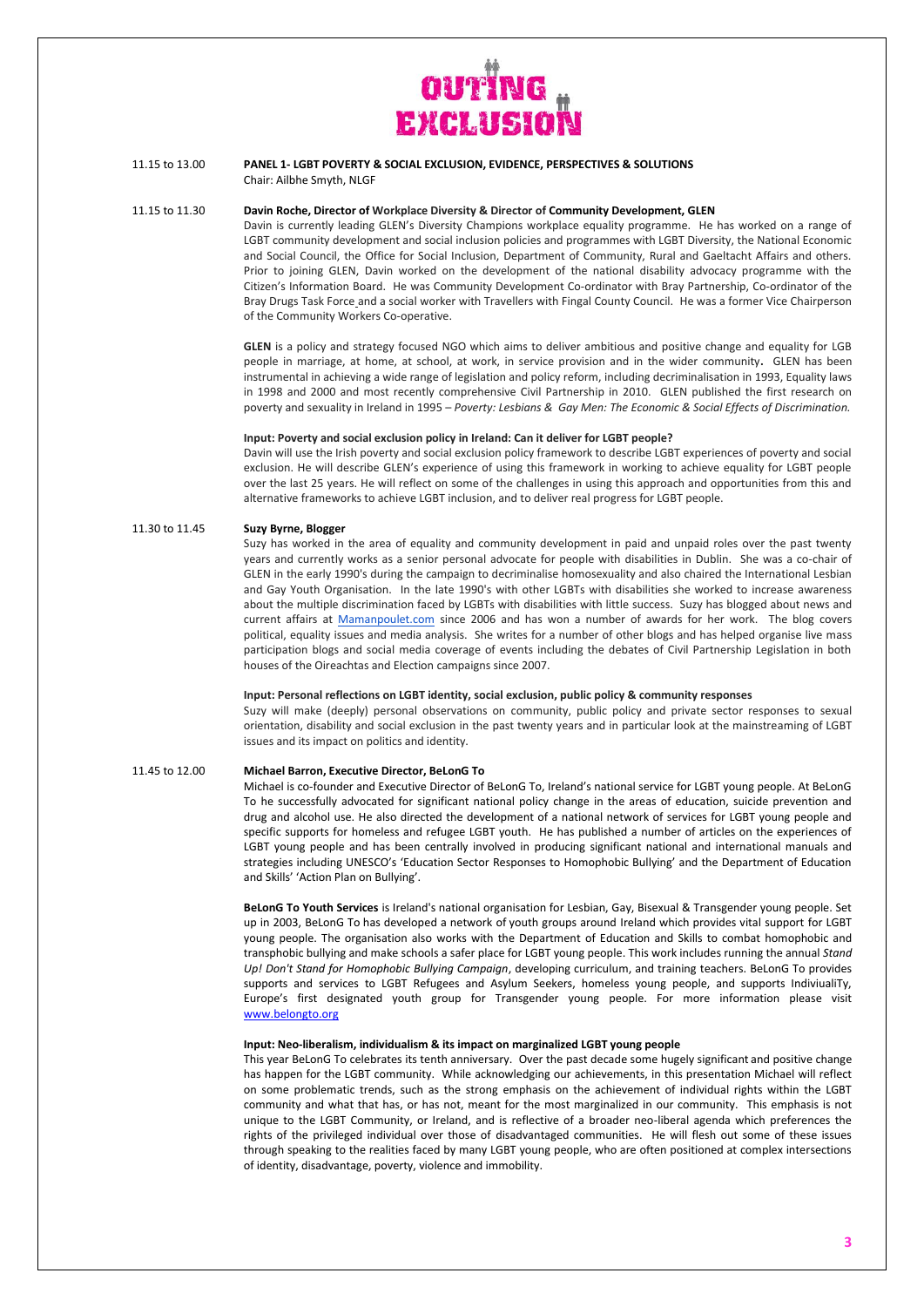

### 12.00 to 12.15 **Hayley Fox Roberts, Community Facilitator. Formerly LGBT Diversity, Dublin Pride. Founder & committee member Northwest Pride**

Hayley is a community development worker and LGBT activist of many years standing. She is a facilitator and trainer, using the principles of community development and her experience of collaborative arts in her work with marginalised and disadvantaged communities. Originally from Liverpool, she has lived in Ireland for 21 years, and in 2001 settled in rural County Leitrim, where she lives with her partner and a collection of rescue animals.

## **Input: Outsiders: Tackling Rural Inequality in the Queer Sector**

Hayley will be exploring the theme of rural inequalities in an Irish setting. Through this she will examine the impacts of poverty and social exclusion on rural LGBT populations, and consider how this affects their participation and advocacy voice in LGBT and mainstream civic life. Drawing on both personal and working experience, her presentation will include three good practice models of engagement and campaign, delivered in rural and rural-urban settings, with the emphasis on promoting social inclusion for LGBT people.

## 12.15 to 12.30 **Bernardine Quinn, Project Co-ordinator, Dundalk Outcomers**

Bernardine is the Project Co-ordinator of Dundalk Outcomers a Lesbian Gay Bisexual support group in Dundalk town. As a co-founder of the organisation, Bernardine has been involved in the development of the service since 1995. As a volunteer of the service in the early days she ran support groups for lesbian and bisexual women involving personal development, helpline and befriending training for services users and volunteers. As part of a voluntary management committee, in 1995 she helped secure substantial funding through the special programme for Peace and Reconciliation, and later in 2004 from the HSE. In her role as Project Coordinator of the service she has been responsible for the continued growth of the organisation, both as a service for LGBT people but also as a resource to the wider community. With a BA Degree in Community Development, Bernardine is passionate about empowering people to be instrumental in their own development and ability to participate as full and active citizens.

#### **Input: Outing Exclusion, a regional perspective, Dundalk Outcomers**

Bernardine will explore how exclusion impacts upon different people and different groups in specific ways. One of the key roles of Dundalk Outcomers is to provide a range of supports to people who – in some cases - struggle with their sexual orientation due to exclusion. The input will offer a snapshot of the issues that Dundalk Outcomers encounter and how they support people to engage with their services from the catchment areas of the border counties. The impact of exclusion on the lives of LGBT people in the North East region will be discussed, which at its worst, leads to their complete invisibility in their local communities. The presentation will also discuss the vital services which Dundalk Outcomers provide to help address and overcome this isolation and exclusion.

- 12.30 to 13.00 **Questions & answers session**
- 13.00 to 13.45 **Lunch break**

## 13.45 to 14.00 **Dr Michael Cronin, College Lecturer, Department of English, NUI Maynooth**

Michael .G Cronin is Lecturer in English at NUI Maynooth, where he teaches on fiction, Irish writing and sexuality and gender theory. His *Impure Thoughts: Sexuality, Catholicism and Literature in twentieth-century Ireland* (MUP, 2013) is forthcoming, and sadly less racy than it promises. In an earlier, and in retrospect hopelessly youthful and naïve incarnation, he wrote for, and briefly edited, *GCN*.

#### **Input: Alternative sexual politics, redistribution & recognition**

A significant contradiction has persistently bedevilled the LGBT political movement. This is the gap between the progressive achievement of recognition and rights within the existing system and the revolutionary demand for social justice, at home and globally, which must surely be the goal of any genuinely emancipatory sexual and/or gender politics. Over the years there have been various attempts to bridge this gap: in practical politics the model of inclusion and intersectionality; in culture, most recently, the proliferating images of gay families and, especially, gay fathers.'In dreams begin responsibilities', W.B. Yeats wrote, and in that spirit this paper will ask us to turn aside briefly from the more immediate demands of policy and activism, and to speculate instead on what an alternative sexual politics might look like; a politics not based on desires and identities but on sexuality as a basic human need, and thus a politics not premised on the demand for recognition but the demand for redistribution.

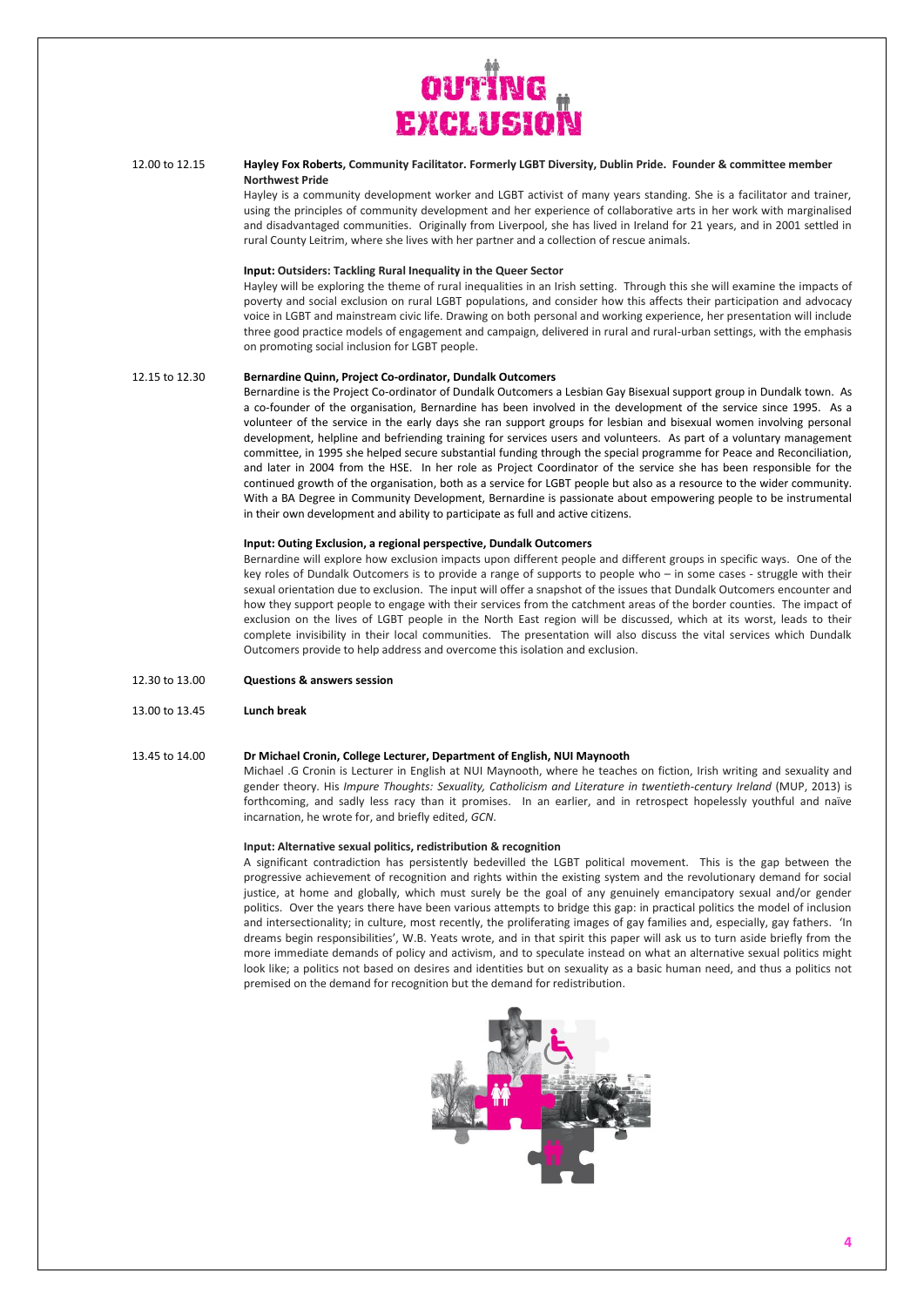

## 14.00 to 15.20 **PANEL 2: MAINSTREAMING LGBT PEOPLE IN ANTI-POVERTY & SOCIAL INCLUSION POLICY & PRACTICE Chair: Ciarán Ó hUltacháin, NLGF**

Ciarán has been active in the LGBT community sector for more than fifteen years: as a journalist in GCN (1996-1997), Coorganiser of Dublin Pride 1998, Coordinator of the Dublin Lesbian and Film Festival from 1999 to 2002 and as a member of the NLGF Board since 2008. He has worked in a professional capacity in a range of policy and research-focused roles across the public, university, corporate and NGO sectors, most notably in University College Dublin (UCD), the Equality Authority and Millward Brown Irish Marketing Surveys/Lansdowne Market Research. Ciarán is also the current LGBT Staff Liaison Officer in UCD.

14.00 to 14.15 **Hugh Fahey, Social Inclusion Officer, Dublin City Council & Treacy Byrne, Centre Manager, Culture, Recreation & Amenity Department, Ballybough Community Youth & Sports Centre, Dublin City Council**

> Hugh is the Social Inclusion Officer for Dublin City Council. He has worked for over ten years in training and development within the council prior to working in social inclusion. His role is to raise awareness among staff so that people have equality of access to services provided by Dublin City Council. A key focus is to use the nine ground of Irish equality legislation to further the rights of all people to be included in community activities and access to services within their own communities. Excluded groups are also targeted for assistance to help them gain a platform for visibility among the wider community.

> Treacy has worked in Dublin City Council for 11 years and is based in the Culture, Recreation & Amenity Department. She mainly works in the Drug Task Force/Disadvantaged areas of Dublin project managing large scale Community, Youth and Sports Centres along all the key stages in project management. This included from the point of concept and working with a local steering commitee, to project managing the building works, along the step of hiring staff and the final step of the completion of the centre. She is now line managing/developing a number of projects within the city, mainly based in the Ballybough Community, youth and Sports Centre.

## **Input: Dublin City Council, LGBT people, visibility, access & public space**

Hugh will discuss the role that Dublin City Council plays in promoting equality of access to its services to all members of the public, but especially those minority groups that experience discrimination and exclusion. The focus of the input will be on the ways in which Dublin City Council has furthered the social inclusion of LGBT people by facilitating the use of public spaces in the city to promote visibility. Treacy will provide an overview of the various ways that Dublin City Council has advanced social inclusion in Dublin, with an emphasis on the provision of facilities and outreach programmes.

#### 14.15 to 14.30 **Robin Hannan, Director, European Anti-Poverty Network (EAPN) Ireland**

Robin has been Director of EAPN Ireland since 2012, having previously been Coordinator from 1999 to 2007. He has also worked as CEO of the Irish Refugee Council, Coordinator of Comhlámh, a social policy consultant and civil servant. He has also lectured on 'Ireland in Europe' in UCD Quinn Business School and has published articles on European social policy in Ireland, Italy and Spain. He has chaired the main policy and advocacy groups of EAPN (Europe) and of CONCORD (European Development NGOs' Network).

**EAPN Ireland is** a network of over 200 local and national community organisations working against poverty in Ireland and across Europe. It is the Irish national network of the **European Anti Poverty Network (EAPN)**. EAPN Ireland supports its members to understand and influence Irish and European policy and campaign to put the ending of poverty at the top of the Irish and European agendas.

#### **Input: A European approach to social inclusion**

Robin Hanan will outline the context for the conference theme of LGBT poverty issues in Ireland and across Europe.